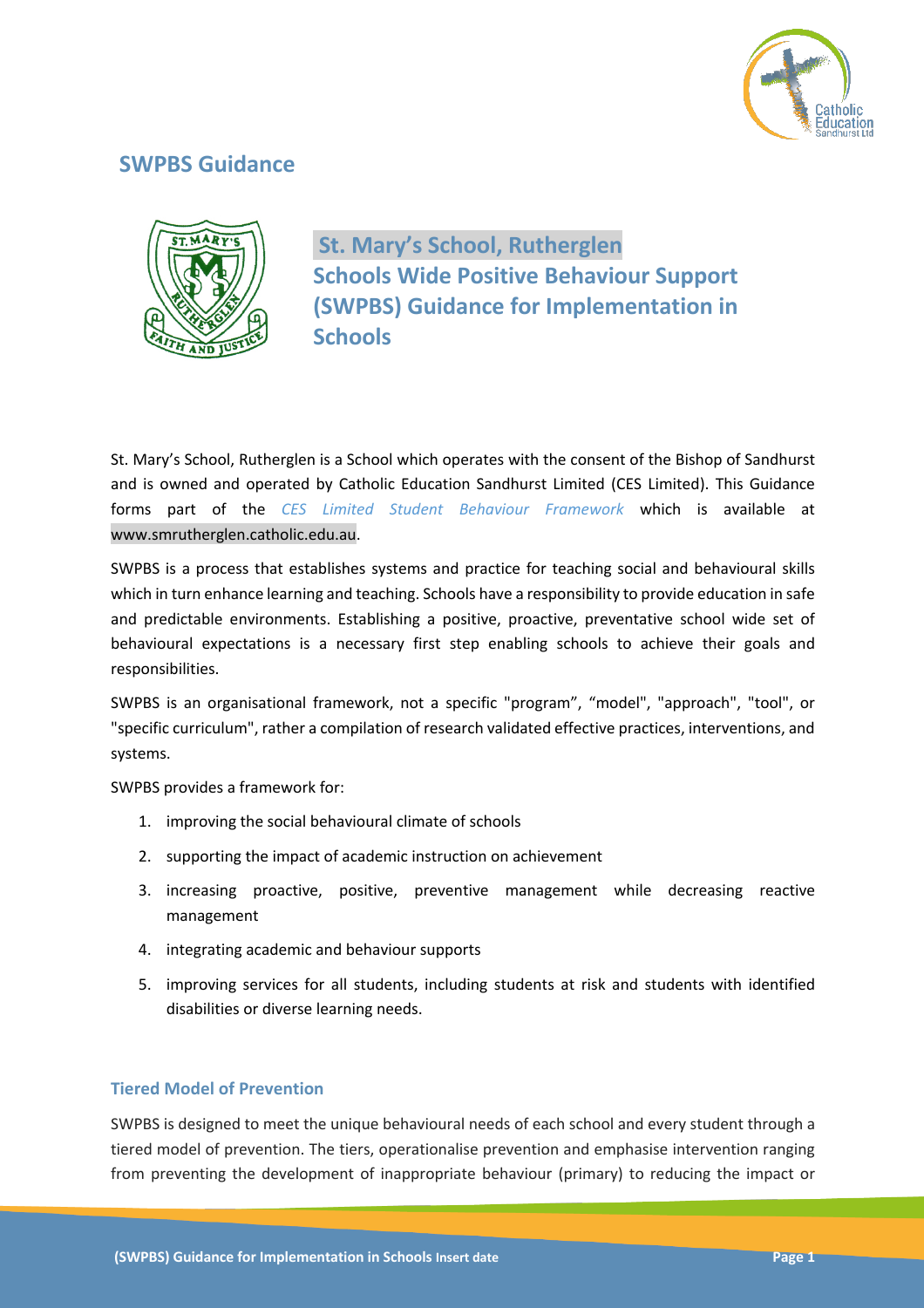intensity (secondary or tertiary) of problem behaviour occurrences. This continuum of school wide, instructional and positive behaviour supports is a defining feature of SWPBS (Walker et al, 1996; Sugai & Horner, 1999; Sugai & Horner, 2006).

# **Three tiers of prevention**

# **Tier 1: Universal Prevention (All)**

School wide interventions supporting all students. Tier 1 supports provide the foundation for learning and behaviour for all students. For most students, this level of support provides what they need to be successful and to prevent future behaviours of concern.

# **Tier 2: Targeted prevention (Some)**

Secondary, high efficiency, rapid response, targeted interventions, supporting groups of students at risk. Schools implement a range of supports designed to provide additional practice and feedback opportunities for groups of students with specific skill deficits. The skills developed support students to be successful participation is social and academic programs of the school.

# **Tier 3: Intensive, Individualise Prevention (Few)**

Tertiary supports are the most intensive support the school offers. They are assessment based, intensive and durable procedures supporting individual students. This level of support will often require plans and goals related to academic and behaviour support.

# **Positive Behaviour Education and Support**

## **Sandhurst Catholic Schools will:**

- Develop  $3 5$  school wide behaviour expectations
- Define school wide behaviour in specific school settings
- Develop routines that align with school wide expectations
- Explicitly teach expectations and routines as social skills
- Encourage expected behaviour through evidence-based practices
- Discourage expected behaviour through evidence-based practices
- Use data systems to monitor behaviour for decision making
- Establish a Behaviour Support Team to coordinate evidence-based practices at a school wide level
- Implement an approach to Positive Behaviour Intervention and Support which:
	- Explicitly prohibits corporal punishment
	- Explains the school's approach to behaviour management and how it affords procedural fairness
	- Details steps for managing suspensions and expulsions
	- Includes procedures for maintain a register of suspensions and expulsions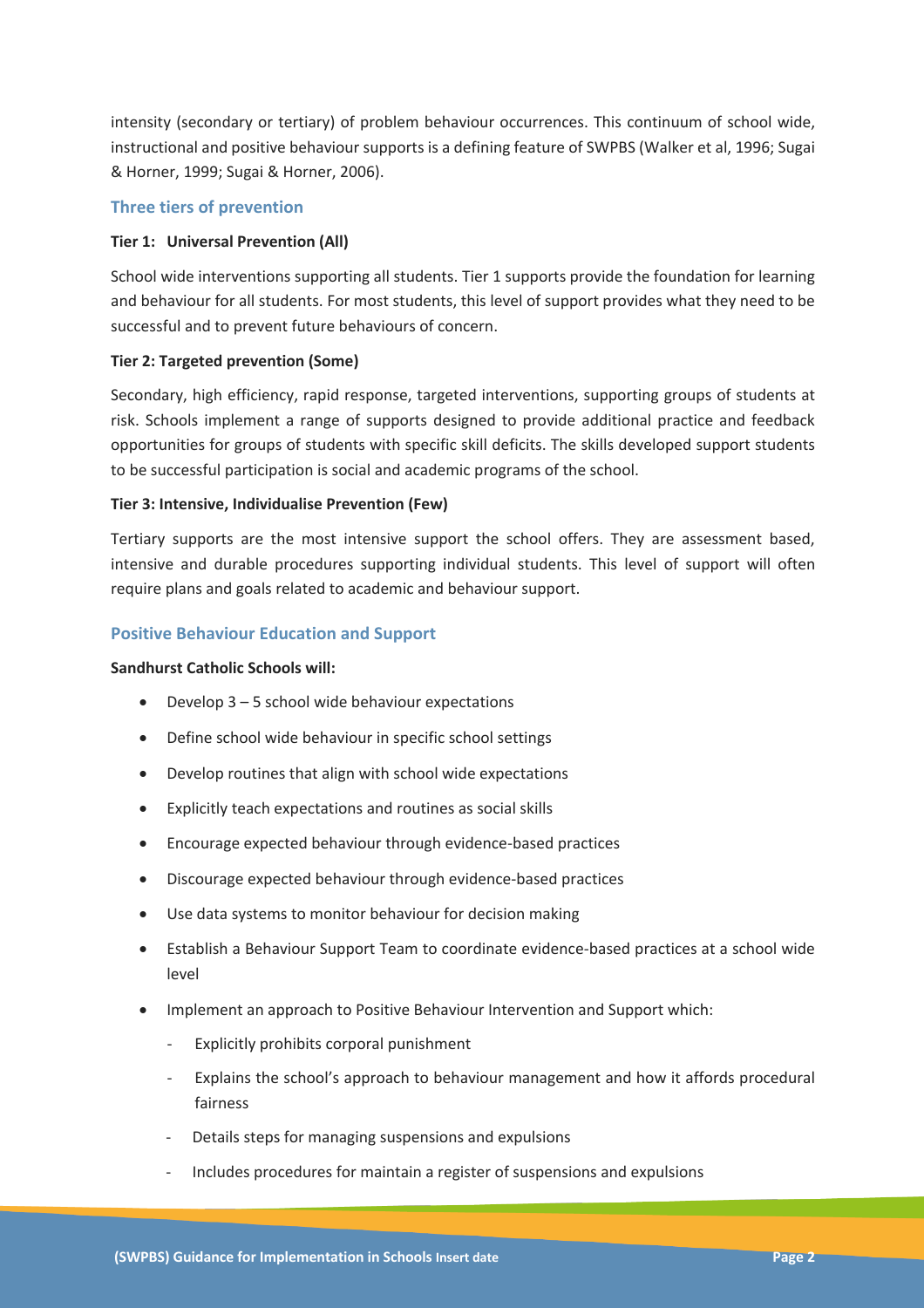- Outlines how the school communicates behaviour support policies to the school community

## **Develop school wide expectations**

Schools have curriculum to guide the teaching of each and every subject. The curriculum ensures that teachers are working in harmony toward the same goals. Nevertheless, for social and behavioural development of our students, much has been left up to individual teachers and staff to determine social behaviour will be encouraged, allowed or disallowed. Across school staff, many variations of acceptable behaviour exist. Without curriculum to guide what we want our students to achieve socially, little consistent teaching and monitoring can occur. A social behavioural curriculum is a proactive and instructional approach to expected behaviours.

Our expectations are direct outgrowth of our beliefs and our vision and mission. They, in essence, operationalise this vision and mission. First, three to give overarching school wide social behavioural expectations are defined and agreed by all staff. These are valued social skills and behaviours for success at school and eventually in life.

# **Define school wide behaviour in specific school settings**

The school wide expectations are further clarified by identifying specific behaviours for each expectation. Expected behaviours are then identified for specific non-classroom setting (e.g. hallways, football oval, toilets etc.) and classroom (learning spaces) across the school and augmented by procedures developed to guide daily operations. The expected behaviours can be presented on a teaching matrix to illustrate the specific desired behaviours in the specific settings.

## **Develop routines that align with school wide expectations**

Classroom and non-classroom procedures or routines are the method or steps to follow to accomplish a desired activity. They are patterns of behaviour to accomplish a task. They are broken down into teachable steps. When procedures are taught and reinforced over time routines are established that help students meet classroom and non-classroom expectations. Procedures need to be taught along with the social behaviour curriculum. School staff define school wide expectations, non-classroom and classroom expectations, developing procedures to be taught along with the social behaviour curriculum. Defining school wide expectations, non-classroom and classroom behaviours and procedures creates a full curriculum to allow schools to proactively teach students how to be successful and also address any problem behaviours that may occur across any school setting.

## **Explicitly teach expectations and routines as social skills**

Social skills are the observable behaviours for events that can be internally/emotionally complex. Effective instruction requires more than providing the rules. It requires instruction, practice, feedback, re-teaching and encouragement. Instruction has three skill-set components: Verbal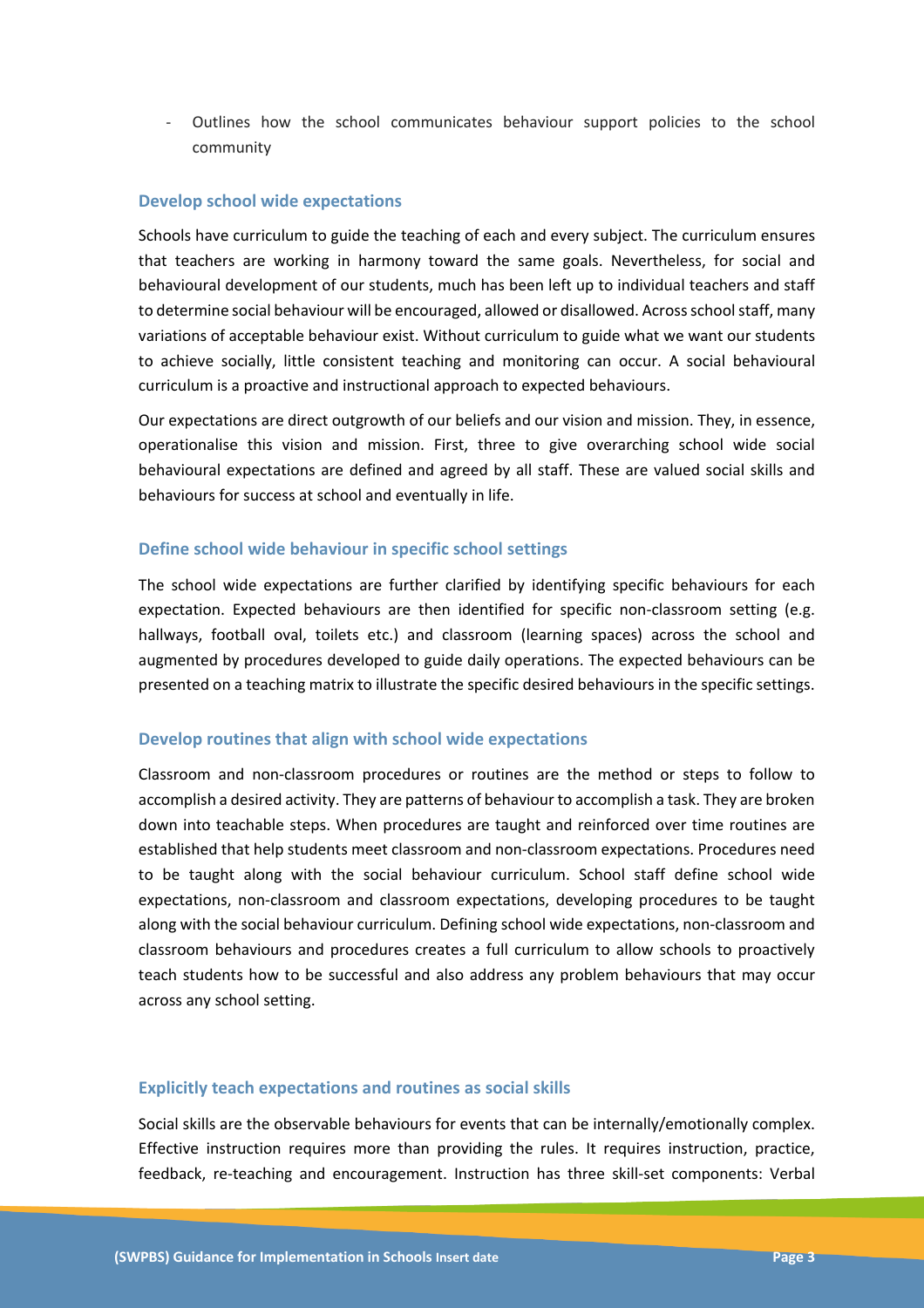skills, Observer skills, Performer skills. The verbal component teaches how to communicate about the procedure. The observer component teaches how to notice when the procedure is (or is not) being used. The performer component teaches how to actually perform the procedure. Procedures, including social skills, are best taught in brief increments throughout the day.

### CES Limited Teaching Social Skills document

#### **Encourage expected behaviour through evidence-based practices**

The use of behaviour-specific praise is one of the most effective ways of reinforcing desired behaviour. Every opportunity should be taken to praise students when they are exhibiting desired behaviours. A ratio of 4 positive interactions to each correction/reprimand has been suggested to be effective. Two-part praise involves naming both the desired behaviour that has occurred and the behavioural expectation that has been met. It has the added advantage of emphasising the behavioural expectations for all the students and increases positive interactions with specific student.

#### CES Limited Two-Part Praise

### **Discourage behaviours of concern through evidence-based practices**

Even with the full menu of strategies to encourage expected behaviour, some students will still make social behavioural learning errors. Generally, learners fail to use expected behaviours because they do not know what behaviour is expected in a specific context or they are not motivated to perform the expected behaviour at acceptable levels in that context. The principle of procedural fairness means that the student must be given ample opportunity to know what is expected and teaching, support and guidance to help adjust their behaviour. All responses to behaviours of concern (BOC) need to be procedurally fair and instructional in their purpose, and to be specifically focused on promoting expected behaviour. It is for this reason that the first approach to discouraging behaviours of concern (BOC) is to explicitly reteach the expected behaviour. If the student continues to display BOC a continuum of responsesranging from planned ignoring to an office referral may be enacted.

#### **Use data systems to monitor behaviour for decision making**

Behavioural Data can be used to problem solve at the school wide, classroom or individual student levels of analysis. It can provide effective and efficient means to identify problems and possible solutions, monitor and evaluate the effectiveness of plans, and assess the impact of PBS implementation overtime. Furthermore, behavioural data can be an invaluable source of information for teams using a response to intervention (multi-tiered support and intervention) logic for identifying individual students who are not responding to Tier 1 or Tier 2 interventions, and who therefore may require more intensive Tier 2 or Tier 3 supports, respectively. Finally, behavioural data can provide the contextual information necessary to provide teams with a more comprehensive understanding of the causes of behaviours of concern. Such an understanding can help teams to develop interventions that support students to be more successful, and therefore, are more likely to improve student behaviour.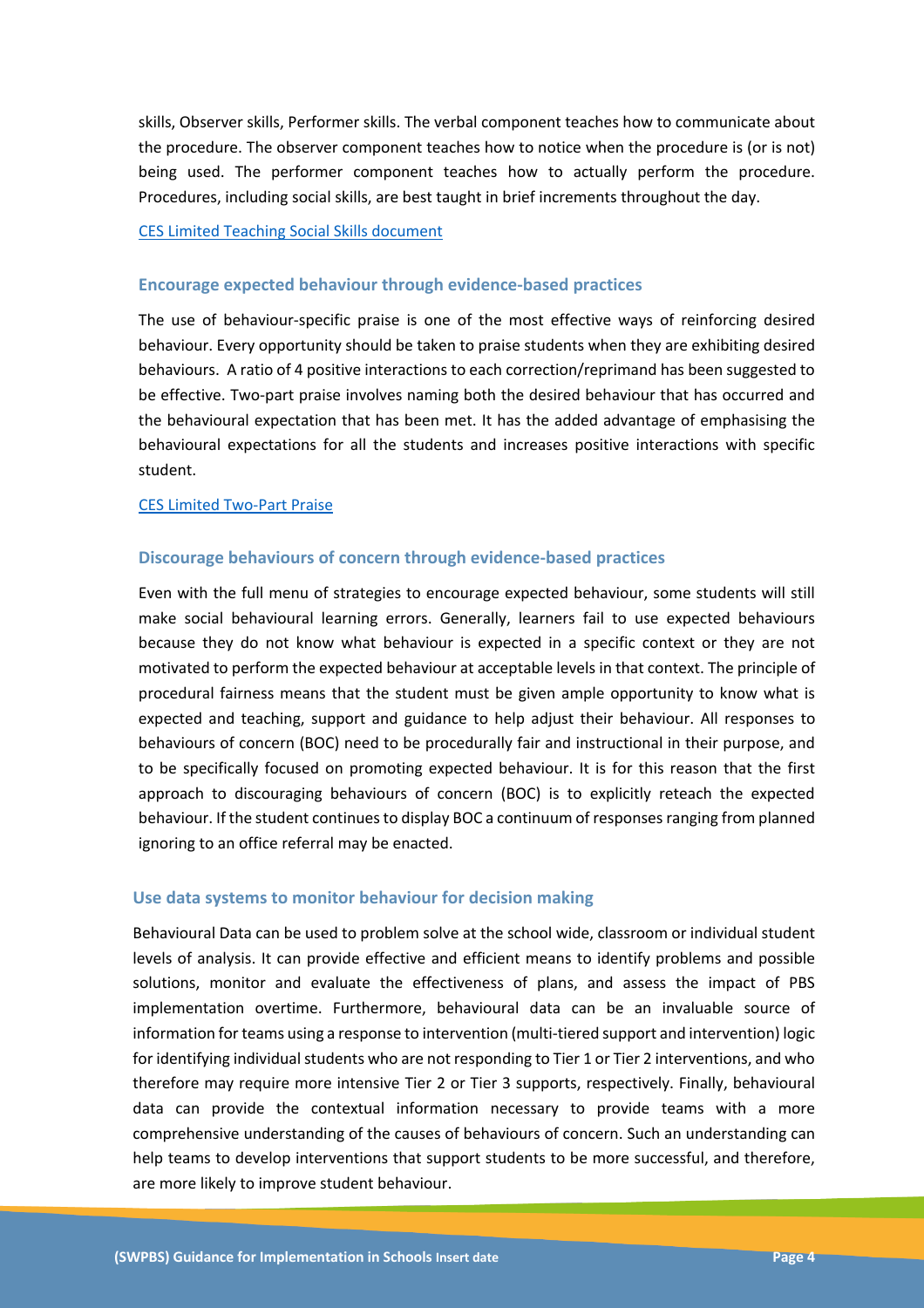# **Implement an approach to Positive Behaviour Intervention and Support which:**

- 1. explicitly prohibits corporal punishment
- 2. explains the school's approach to behaviour management and how it affords procedural fairness
- 3. details steps for managing suspensions and expulsions
- 4. includes procedures for maintaining a register of suspensions and exclusions
- 5. outlines how the school communicates behaviour support policies to the school community.

Students displaying challenging behaviour is not new. The complexity of the concerning behaviour tends to increase if responses used are not coordinated at a school wide level and grounded in evidence-based practices.

# **Behaviour Support Team**

The establishment of a Behaviour Support Team (BST) aims to embed a Positive Behaviour Intervention & Support framework into school practices. The BST increases the school's capacity to respond to and prevent behaviours of concern by increasing capacity in those situations. Interventions and practices are also designed to increase teaching effectiveness to benefit all students.

The team is designed to be representative of staff and have the opportunity to play a key role in shaping the school environment. The school's leadership (principal and deputy-principal) are an essential part of the team along with selected staff. BST's can range from three to nine people, depending on the size of the school and identified needs.

Effective BST's problem-solve with peers regarding a student's use of behaviours of concern. Support will range from targeted observations of the student, plan development and response to incidents of concern. These practices contribute to student safety and staff wellbeing.

Behaviour Support Team Assessment Tool

## **Behaviour Support Plans**

A behaviour support plan documented to clearly outline the adjustments that will be implemented in support of the student's engagement at school. The BSP is developed through a collaborative problem-solving process involving significant people in the student's life, including parents/carers, classroom teachers, learning support personnel and school leadership. Sandhurst Catholic Schools will have:

- A process in place for identifying the need for a Behaviour Support Plan
- A process in place to facilitate the development of a Behaviour Support Plan
- A process in place to train staff in development and implementation of Behaviour Support Plans
- A documented process for naming, storing, reviewing, updating and/or altering and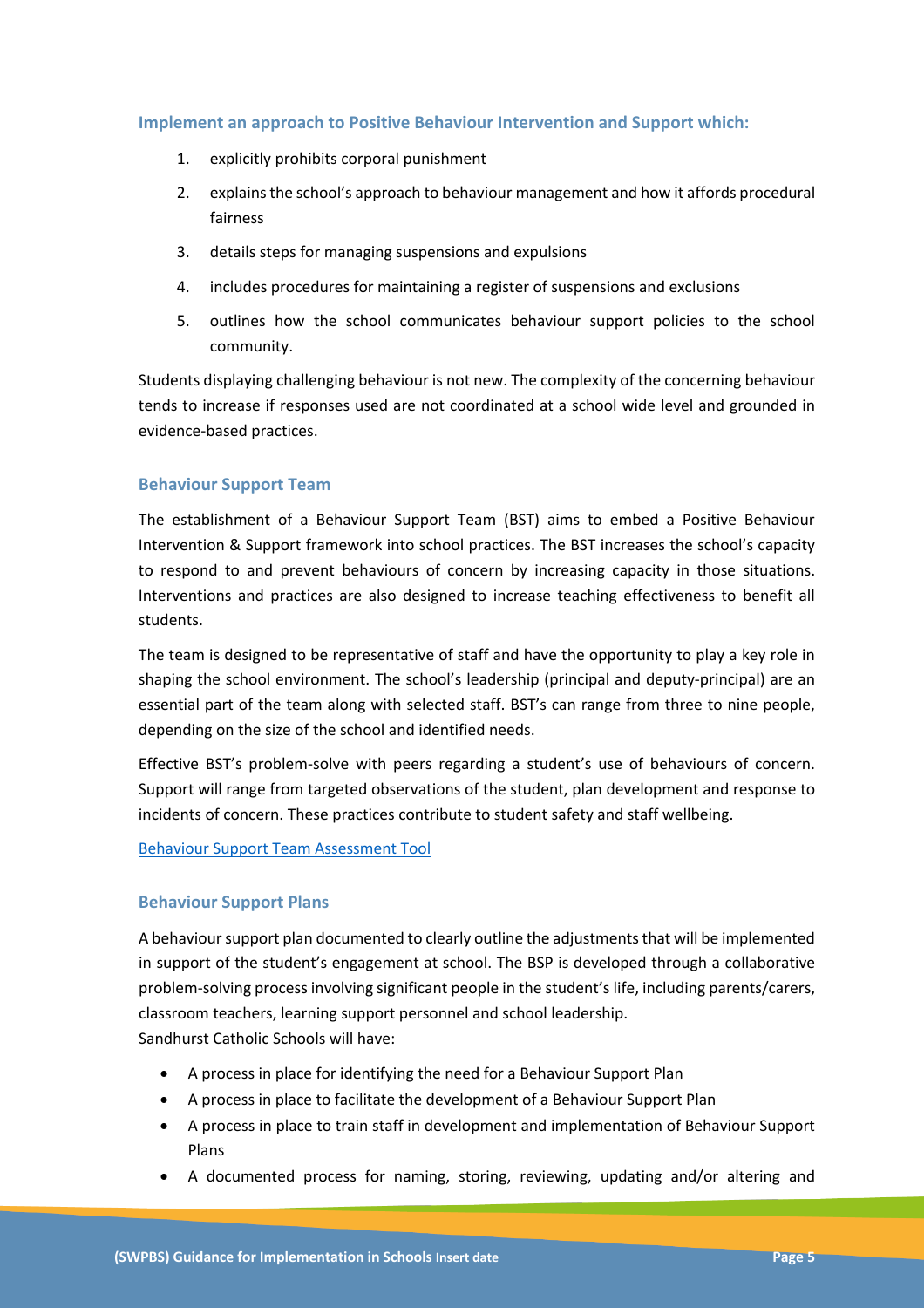#### distributing Behaviour Support Plans

#### Behaviour Support Plan template

# **One Page Safety Plan**

When schools have developed an effective framework such as SWPBS, they can still find themselves at a loss when trying to develop effective responses to demanding behaviours of concern (BOC). Staff often try a wide range of uncoordinated interventions having short-lived value or in some cases actually increasing the frequency, duration or intensity of the BOC. After these types of incidents time is often spent reviewing the incident rather than developing a plan. For staff members responsible for preventing or responding to these types of incidents utilization of a previously developed safety plan has shown to be effective. This type of plan allows everyone to be on the same page and respond by design not default.

Sandhurst Catholic Schools will have:

- 1. A process in place for identifying the need for a One Page Safety Plan
- 2. A process in place to facilitate the development of One Page Safety Plans
- 3. A process in place to train staff in development and implementation of One Page Safety Plans
- 4. A documented process for naming, storing, reviewing, updating and/or altering and distributing One Page Safety Plans
- 5. One Page Safety Plans that are accessible during an escalation

One page Safety Plan procedure Guidelines for Completing Student Safety Plan / Escalation Cycle Management Plan One page Safety plan template One Page Safety Plan – Sample 1 One Page Safety Plan – Sample 2 One Page Safety Plan – Combined Break Procedure Teaching Take a Break

# **Functional Based Interventions**

Sandhurst Catholic Schools will have:

- 1. A process in place for identifying the need for a Functional Based Intervention design
- 2. A process in place to facilitate the development of Functional Based Interventions